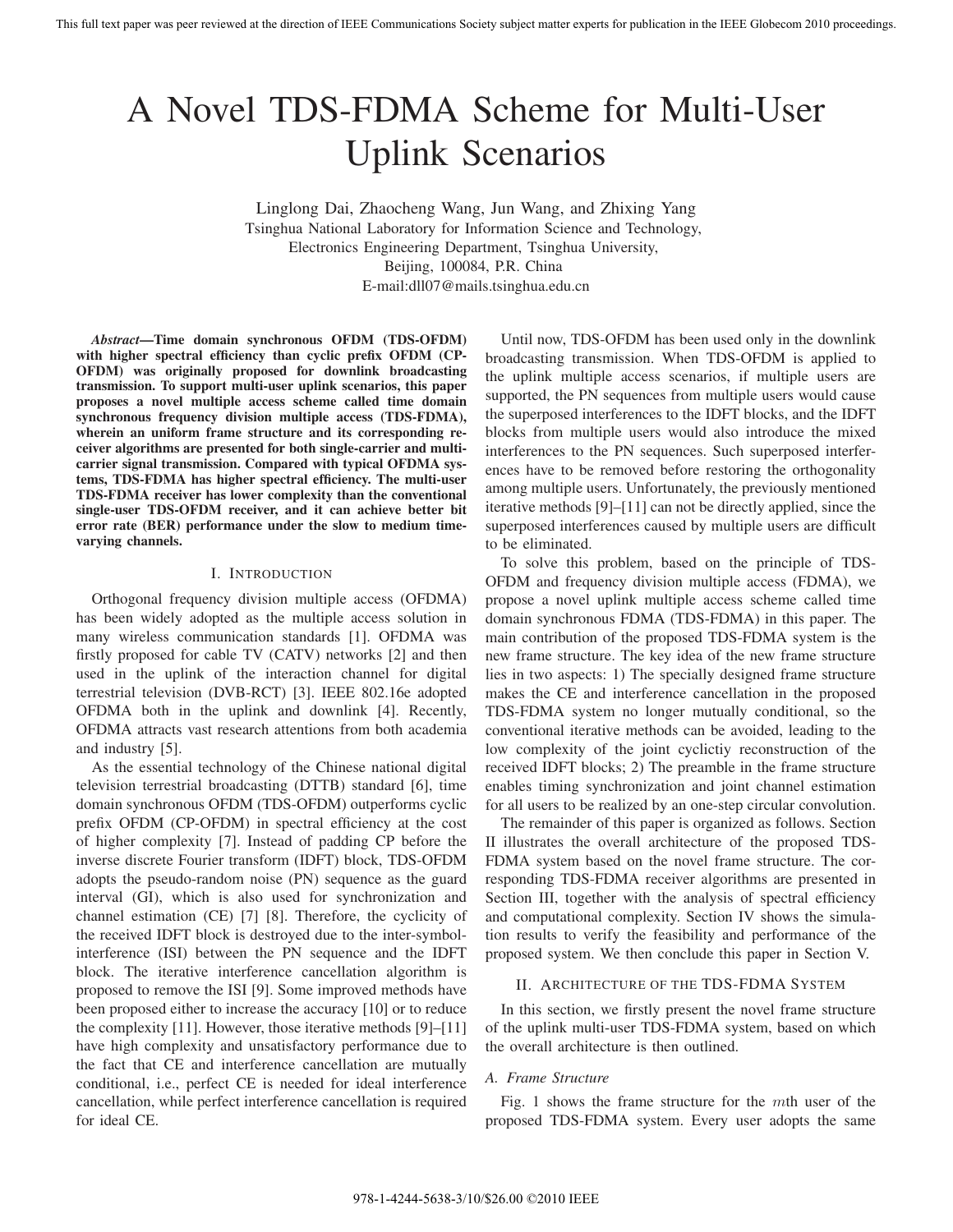

Fig. 1. Frame Structure of the TDS-FDMA System.

frame structure in the proposed TDS-FDMA system. The basic block transmission unit is the superframe, which is composed of one preamble and L subframes.

The  $N<sub>g</sub>$ -point preamble in the superframe consists of three parts: the user-specific  $N_p$ -point m-sequence  $c_{m,0}$ , the Kpoint prefix and the K-point postfix  $\mathbf{p}_{m,0}$ . Unlike the frame header of the TDS-OFDM system where the cyclic prefix and cyclic postfix with different lengths and distinct contents are used, the prefix and the postfix in the TDS-FDMA system are exactly the same, both of which are the last  $K$  symbols of the m-sequence  $\mathbf{c}_{m,0}$ . Therefore,  $N_g = N_p + 2K$ .

For the multiple users locating at different places, the user-specific m-sequences between neighboring users hold a constant circular shift  $L_s$ , which can be presented as

$$
\mathbf{c}_{m+1,0} = \mathbf{c}_{m,0}^{\Xi_{L_s}},\tag{1}
$$

where  $\mathbf{c}_{m,0}$  and  $\mathbf{c}_{m+1,0}$  are the user-specific m-sequences for the *m*th user and the  $(m+1)$ th user, respectively.  $c^{E_{L_s}}$  means the  $L_s$ -symbol circular shift of the vector  $c$ .

The  $N_f$ -point subframe  $\mathbf{s}_{m,i}$  consists of the N-point IDFT block  $\mathbf{x}_{m,i}$  and the K-point postfix  $\mathbf{p}_{m,i}$ , and  $N_f = N + K$ . The postfix  $\mathbf{p}_{m,i}$  is not relative to the IDFT block  $\mathbf{x}_{m,i}$  in every subframe, but identical with the prefix and postfix in the preamble. That is

$$
\mathbf{p}_{m,i} = \mathbf{p}_{m,0} \quad 1 \le i \le L. \tag{2}
$$

The number of subframes  $L$  could be adaptively adjusted according to the coherent time of the wireless channel.

## *B. System Architecture*

At the transmitter part,  $M$  users simultaneously transmit their signals to a central base station. The generation of the IDFT block for the  $m$ th user in the *i*th subframe is as follows: the input frequency-domain data  $\mathbf{D}_{m,i} = \{D_{m,i}(k)\}_{k=0}^{L_m-1}$  $(N = \sum^{M}$  $\sum_{m=1}$   $L_m$ ) are mapped onto the sub-carrier set  $\Gamma_m$  assigned to the mth user by the carrier assignment scheme (CAS) unit, and an N-dimensional vector  $\mathbf{X}_{m,i} = \{X_{m,i}(k)\}_{k=0}^{N-1}$  is generated with entries

$$
X_{m,i}(k) = \begin{cases} D_{m,i}(k) & k \in \Gamma_m \\ 0 & k \notin \Gamma_m \end{cases} \quad 1 \le m \le M \quad (3)
$$

The sub-carrier sets  $\{\Gamma_m\}_{m=1}^M$  must be mutually exclusive to guarantee the orthogonality, i.e.,  $\Gamma_i \cap \Gamma_j = \emptyset$  if  $i \neq j$ . The time-domain IDFT block  $\mathbf{x}_{m,i} = \{x_{m,i}(n)\}_{n=0}^{N-1}$  is then obtained by applying IDFT operation to the frequency-domain data  $\mathbf{X}_{m,i}$ . After padding the postfix  $\mathbf{p}_{m,0}$  after  $\mathbf{x}_{m,i}$  to construct  $L$  subframes, the user-specific preamble is inserted at the beginning of each superframe. The superframe is transmitted over a user-specific multi-path channel. The channel impulse response (CIR) is modeled as an  $l_m$  order FIR filter  $\mathbf{h}_{m,i} = \{h_{m,i}(l)\}_{l=0}^{l_m-1}$ , and  $l_m$  is the maximum delay spread of the user-specific CIR **h** of the user-specific CIR  $h_{m,i}$ .

At the receiver part, firstly, as presented in Section III.A, jointly cyclicity reconstructed signal  $y'_{total,i}$  of the received<br>
IDET block for all M users is achieved via an one-step add-IDFT block for all M users is achieved via an one-step addsubtract operation. The orthogonal separation of the multiple access signals can be then achieved in the frequency domain to obtain the user-specific frequency-domain signal  $Y'_{m,i} =$  $\left\{Y'_{m,i}(k)\right\}_{k=0}^{N-1}$  for the *mth* user, whose entries take the form

$$
Y'_{m,i}(k) = H_{m,i}(k) \cdot X_{m,i}(k) + W_{m,i}(k) \quad 0 \le k \le N-1. \tag{4}
$$

where  $\mathbf{H}_{m,i} = \{H_{m,i}(k)\}_{k=0}^{N-1}$  is the N-point DFT of the user-<br>specific CIR **h** is the complex-valued additive specific CIR  $\mathbf{h}_{m,i}$ ,  $W_{m,i}(\tilde{k})$  is the complex-valued additive white Gaussian noise (AWGN) in the frequency domain.

Secondly, as derived in Section III.B, joint channel estimation can be realized by the circular convolution between one local m-sequence and the received m-sequence, whereby the equivalent "total" CIR  $\mathbf{h}_{total,i}$  is generated, which is the orderly concatenation of all the user-specific CIRs  $\{\mathbf{h}_{m,i}\}_{m=1}^{M}$ .<br>Therefore, orthogonal separation of the CIRs for multiple users Therefore, orthogonal separation of the CIRs for multiple users can be achieved in the time domain to get the user-specific CE result  $\mathbf{h}_{m,i}$  for the *mth* user.

After the user-specific signal  $Y'_{m,i}$  and CE result  $H_{m,i}$  in the frequency domain for each user are obtained, the classical one-tap frequency domain equalization (FDE) can be carried out either by the zero-forcing (ZF) approach or alternatively the minimum mean square error (MMSE) equalizer with relatively good performance and high complexity [12]

$$
\widehat{\mathbf{D}}_{m,i} = \frac{\widehat{\mathbf{H}}_{m,i}^* \cdot \mathbf{Y}_{m,i}'}{|\widehat{\mathbf{H}}_{m,i}|^2 + 1/\gamma} \quad 1 \le m \le M, \ 1 \le i \le L, \quad (5)
$$

where  $\gamma$  is the signal-to-noise ratio (SNR),  $(\cdot)^*$  means complex conjugation, and  $\mathbf{D}_{m,i}$  is the estimate of the frequency-domain transmitted data  $\mathbf{D}_{m,i}$ .

It should be pointed out that the IDFT block in the proposed frame structure could be either the OFDMA type of multicarrier (MC) signal or the single carrier FDMA (SC-FDMA) type of single-carrier (SC) signal [13], and the corresponding receiver algorithms based on the frame structure is applicable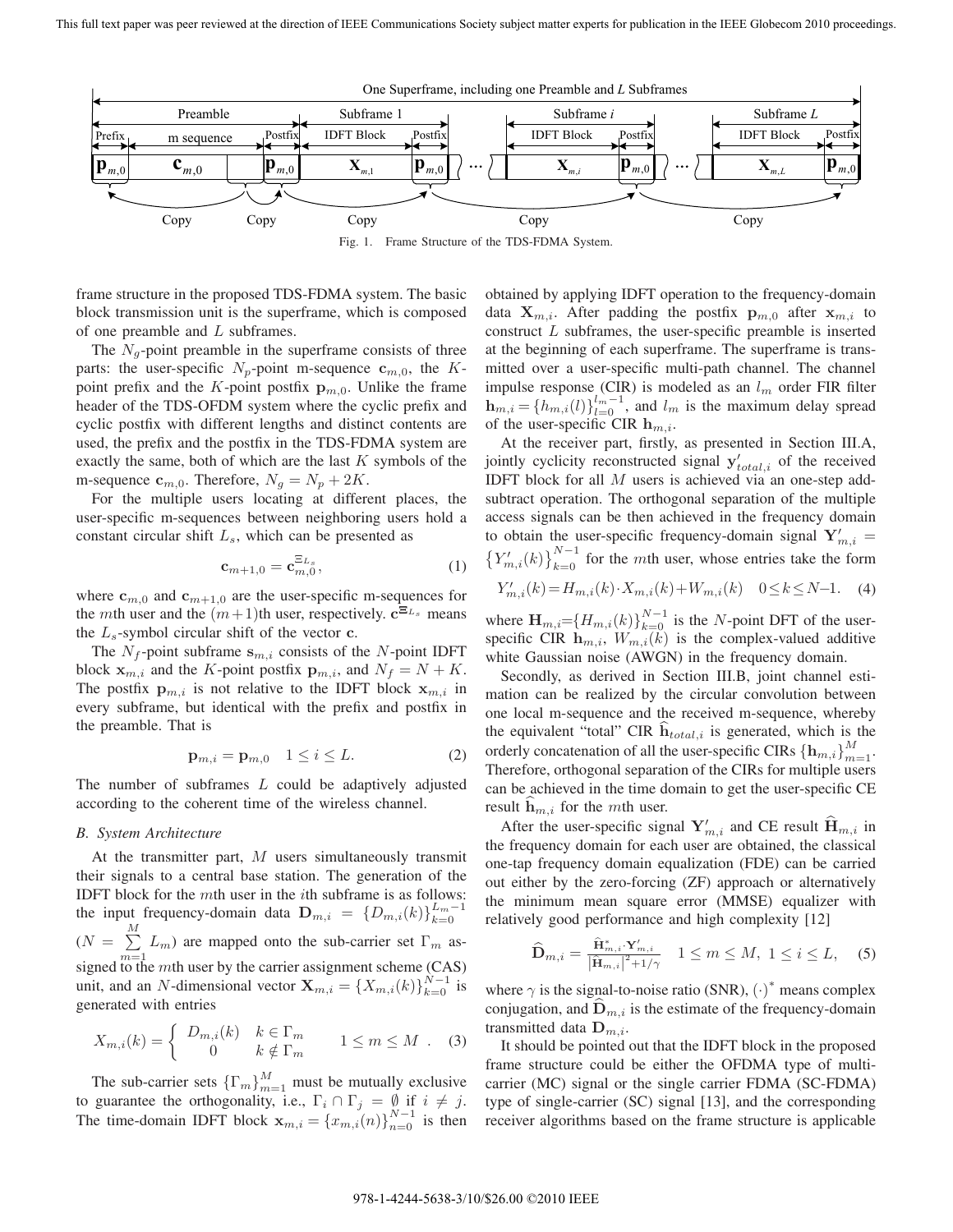to both cases. Therefore, an uniform frame structure and the corresponding system architecture are provided in this paper for both the MC and SC uplink transmission.

## III. TDS-FDMA RECEIVER DESIGN

In this section, the TDS-FDMA receiver design issues based on the new frame structure are addressed, together with the analysis of the spectral efficiency and the computational complexity.

#### *A. Joint Cyclicity Reconstruction*

At the base station, the received time-domain signal is the linear superposition of all  $M$  user-specific signals passing through different wireless channels. The following one-step add-subtraction operation between the received IDFT block, the postfix in the subframe and the postfix in the preamble would produce the jointly cyclicity reconstructed N-point signal  $y'_{total,i}$  of the IDFT block

$$
y'_{total,i}(n) = \begin{cases} \sum_{m=1}^{M} r_{m,i}(n) + r_{m,i}(n+N) - r_{m,0}(n+N_p+K) & 0 \le n \le K-1\\ \sum_{m=1}^{M} r_{m,i}(n) & K \le n \le N-1 \end{cases}
$$
(6)

where  $\{r_{m,i}(n)\}_{n=0}^{N-1}$  is the received IDFT block in the *i*th subframe,  $\{r_{m,i}(n+N)\}_{n=0}^{K-1}$  is the received postfix in the *i*th subframe, and  $\{r_{m,0}(n+N_p+K)\}_{n=0}^{K-1}$  is the received postfix in the preamble, as shown in Fig. 2(a).  $\mathbf{y}_{m,i} = \mathbf{x}_{m,i} \odot \mathbf{h}_{m,i} =$  ${y_{m,i}(n)}_{n=0}^{N+K-1}$  in Fig. 2(a) denotes the response of the **IDFT** block  $\mathbf{x}_{m,i}$ , where  $\odot$  means the linear convolution.

Assuming the wireless channel during one superframe is quasi-static, i.e.,  $\left\{ \mathbf{h}_{m,i} \right\}_{i=1}^{L} = \mathbf{h}_{m,0}$ , the postfix in the preamble<br>and the postfix in the *i*th subframe would introduce the same and the postfix in the ith subframe would introduce the same "tail" due to multi-path dispersion, as shown by the shadows with the same form in Fig. 2 (a). Therefore, we have

$$
y'_{total,i}(n) = \sum_{m=1}^{M} y'_{m,i}(n) \quad 0 \le n \le N - 1 \quad , \tag{7}
$$

where

$$
y'_{m,i}(n) = \begin{cases} y_{m,i}(n+N) + y_{m,i}(n) & 0 \le n \le K-1 \\ y_{m,i}(n) & K \le n \le N-1 \end{cases} . \tag{8}
$$

The procedure to generate  $y'_{m,i} = \{y'_{m,i}(n)\}_{n=0}^{N-1}$  in (8) and<br>
n consequent process to obtain  $y'_{m,i}$  in (6) and (7) can be the consequent process to obtain  $y'_{total,i}$  in (6) and (7) can be illustrated by Fig. 2(b) and Fig. 2(c) respectively. Similar to illustrated by Fig. 2(b) and Fig. 2(c), respectively. Similar to the IDFT block after removing the CP in typical CP based OFDM/OFDMA systems,  $y'_{m,i}$  is the cyclicity reconstructed<br>signal of the *i*th received IDET block for the *m*th user, and signal of the ith received IDFT block for the mth user, and joint cyclictiy reconstruction for all  $M$  users is achieved via the one-step add-subtraction operation in (6) to obtain  $y'_{total,i}$ .

Denoting  $\mathbf{Y}'_{total,i} = \left\{ Y'_{total,i}(k) \right\}_{k=0}^{N-1}$ as the N-point DFT of  $\mathbf{y}'_{total,i}$ , then the user-specific frequency-domain signal<br>  $\mathbf{y}'_{total,i} = \left(\mathbf{x}'(t), \mathbf{y}'(t)\right)^{N-1}$  $\mathbf{Y}'_{m,i} = \left\{ Y'_{m,i}(k) \right\}_{k=0}^{N-1}$  for channel equalization in (5) for the



Fig. 2. Joint cyclictiy reconstruction of the received IDFT block for all *M* users in the TDS-FDMA system.

mth user could be selected out of  $Y'_{total,i}$ , according to the same CAS at the transmitter defined by (3) same CAS at the transmitter defined by (3)

$$
Y'_{m,i}(k) = \begin{cases} Y'_{total,i}(k) & k \in \Gamma_m \\ 0 & k \notin \Gamma_m \end{cases} \quad 1 \le m \le M \quad (9)
$$

Because the sub-carrier sets for all users are mutually orthogonal and the cyclicity property of the IDFT block has been reconstructed, the linearly superposed signal in the time domain is orthogonally separated in the frequency domain.

#### *B. Joint Channel Estimation*

This part addresses the second design element of the TDS-FDMA receiver: channel estimation for the uplink multiple users for coherent detection. The actual received m-sequence  $\mathbf{g}_m = \{r_{total,0}(n)\}_{n=K}^{K+N_p-1}$  at the TDS-FDMA receiver intrin-<br>sically inherits the evolicity property due to the evolic prefix sically inherits the cyclicity property due to the cyclic prefix in the preamble and takes the form

$$
\mathbf{g}_m = \sum_{m=1}^M \mathbf{c}_{m,0} \otimes \mathbf{h}_{m,i},\tag{10}
$$

where ⊗ denotes the circular convolution.

Using a local m-sequence  $c_{1,0}$  to do circular convolution with the received m-sequence  $g_m$ , we can get the equivalent "total" CIR  $\mathbf{h}_{total,i}$ , which is the sequential concatenation of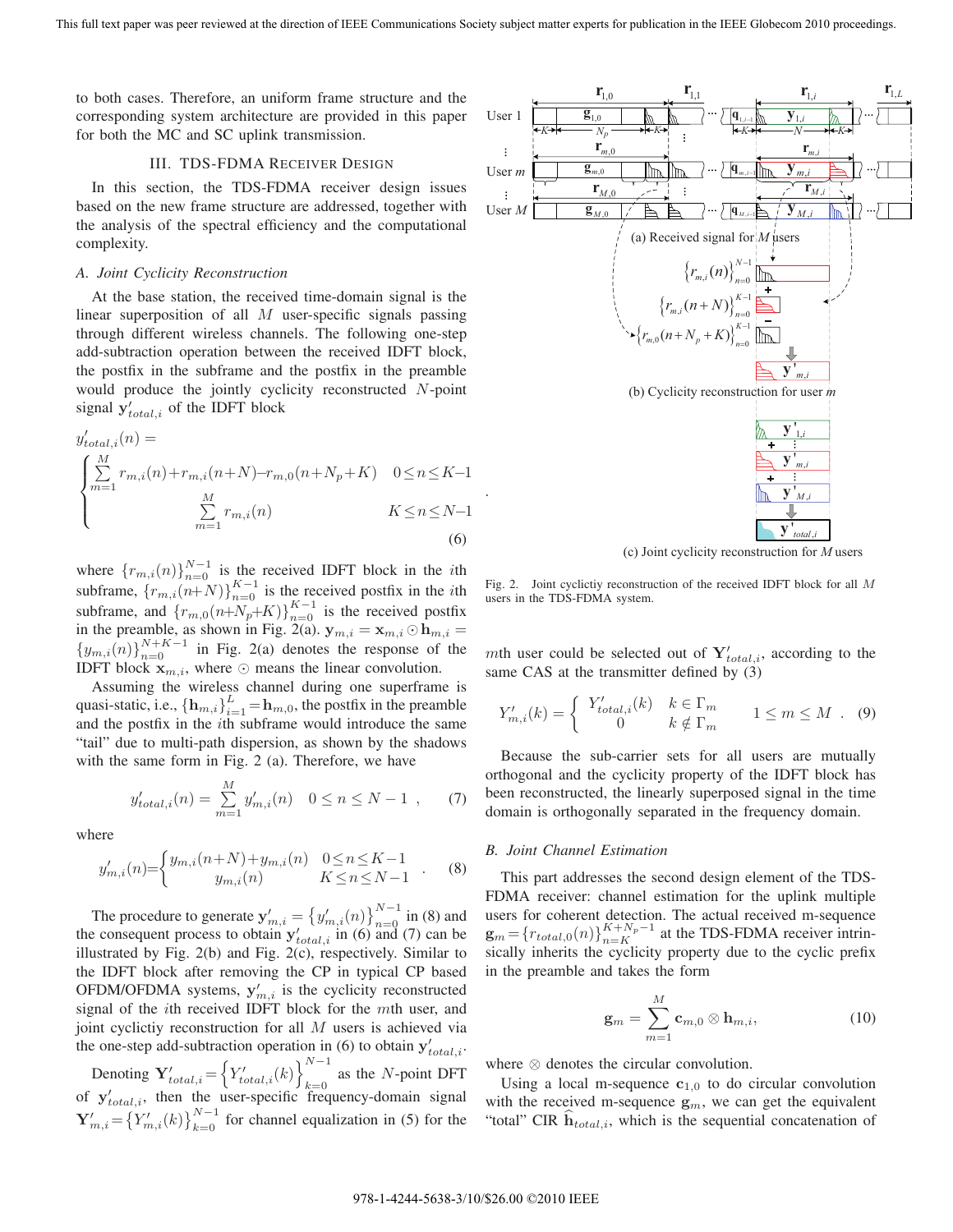all the user-specific CIRs  ${\{\mathbf h}_{m,i}\}_{m}^{M}$  $m=1$ 

$$
\widehat{\mathbf{h}}_{total,i} = \mathbf{g}_m \otimes \mathbf{c}_{1,0} = \left(\sum_{m=1}^M \mathbf{c}_{m,0} \otimes \mathbf{h}_{m,i}\right) \otimes \mathbf{c}_{1,0}
$$
\n
$$
= N_p \cdot \sum_{m=1}^M \mathbf{h}_{m,i} \cdot \delta[n - (m-1) \cdot L_s].
$$
\n(11)

In (11), we have utilized the good autocorrelation property of the m-sequence and the circular phase shift feature of the msequences in the preamble denoted by (1), whereby the crosscorrelation between **c**<sub>*j*,0</sub> and **c**<sub>*k*,0</sub> (**c**<sub>*j*,0</sub> = **c**<sub>*k*,0</sub><sup> $\Xi$ </sup>(*j*−*k*)*Ls*</sub>) could be written as written as

$$
\mathbf{c}_{j,0} \otimes \mathbf{c}_{k,0} = N_p \cdot \delta[n-(j-k)\cdot L_s] \quad 1 \leq j, k \leq M \quad . \quad (12)
$$

Intuitively, equation (11) shows that the user-specific CIR  $h_{m,i}$  is shifted by  $(m-1)L_s$  symbols. If  $l_{\text{max}} =$ <br>max  $(l-1)M \leq l$  and  $M_l \leq N$  denotes the CIP  $\max_{m} \{l_m\}_{m=1}^{M} \leq L_s$  and  $ML_s \leq N_p$ , the shifted CIRs  ${\bf h}_{m,i}$ ,  $M_{m=1}$  are orthogonally separable in the time domain.<br>In addition, the unlink timing synchronization can be all

In addition, the uplink timing synchronization can be also realized by circular convolution in (11), whereby the timing errors for all users are less than half of the sampling period under multi-path channels [14].

## *C. Spectral Efficiency*

Table I compares the spectral efficiency of the proposed TDS-FDMA system and the DVB-RCT system in the 2K mode ( $N = 2048$ ) with three types of burst structure (BS) [3]. Because DVB-RCT can update the channel state information (CSI) every 6 OFDMA signal frames with the pilot insertion scheme specified in [3], we select  $L = 5$  to guarantee the equivalent CSI updating speed for TDS-FDMA.

TABLE I SPECTRAL EFFICIENCY OF DVR-RCT AND TDS-FDMA.

| GI Length  | DVR-RCT<br>BS <sub>1</sub> | DVR-RCT<br>BS <sub>2</sub> | DVR-RCT<br>BS3 | <b>TDS-FDMA</b> |
|------------|----------------------------|----------------------------|----------------|-----------------|
| $K = N/16$ | 75.29%                     | 77.00%                     | 77.89%         | 84.22%          |
| $K = N/8$  | $71.11\%$                  | 72.73%                     | 73.56%         | 78.44%          |

It is clear that the increase of the spectral efficiency by about 5%∼9% can be achieved for the TDS-FDMA system. The reason for the increased spectral efficiency is that, the frequency-domain pilots and the time-domain CP result in the decrease of the spectral efficiency for typical OFDMA systems like DVB-RCT, while the preamble and the postfix only in the time domain lead to the spectral efficiency loss for the proposed TDS-FDMA system.

#### *D. Computational Complexity*

Regarding to cyclicity reconstruction and channel estimation, Table II compares the computational complexity of the conventional single-user TDS-OFDM receiver and the proposed multi-user TDS-FDMA receiver. To be consistent with the TDS-OFDM system [6], the parameters are configured as  $N = 3780$ ,  $N_p = 255$ . J is the iteration number in

TABLE II COMPLEXITY COMPARISON BETWEEN TDS-OFDM AND TDS-FDMA.

| Operation           | Wang [9] | Tang $[10]$ | Yang $[11]$ | Proposed |
|---------------------|----------|-------------|-------------|----------|
| 512-point FFT/IFFT  |          |             |             |          |
| 1024-point FFT/IFFT | 2.I      | $2(J+1)$    | $3(J+1)$    |          |
| 3780-point FFT/IFFT | 2.I      | $5(J+1)$    |             |          |
| 8192-point FFT/IFFT | 2.I      |             | $\lceil$    |          |

Table II. Note that the 255-point circular convolution for the joint channel estimation in (11) is implemented by 512-point FFT/IFFT for higher computing efficiency.

We can see from this table that the computational complexity of the proposed multi-user TDS-FDMA receiver is only 6.1% of the traditional single-user TDS-OFDM receiver adopting Wang's method [9] with  $J = 3$ , and 6.0% of the Tang's method [10], 35.1% of the Yang's method [11], respectively.

## IV. SIMULATION RESULTS AND DISCUSSIONS

Simulations are carried out to verify the feasibility and the performance of the proposed TDS-FDMA system without channel coding and interleaving. The major system parameters are configured as below: 1) Multi-carrier signal with the bandwidth of 8 MHz in the ultra high frequency (UHF) band at 770 MHz; 2)  $M = 4$ ,  $N = 3780$ ,  $N_p = 255$ ,  $K = 64$ ,  $L = 5$ ; 3) The modulation schemes were chosen to be QPSK and 16QAM; 4) The multi-path channel model, Vehicular-A as defined by ITU [15], was used. 4) The maximum Doppler spread  $f_d$  of 5 Hz, 20 Hz, and 50 Hz with the corresponding velocity of 7 km/h, 28 km/h, and 70 km/h in the UHF band, are used respectively.

Fig. 3 and Fig. 4 compare the bit error rate (BER) performance of the multi-user TDS-FDMA system with that of the single-user TDS-OFDM system over the Vehicular-A Rayleigh fading channel, for the QPSK and 16QAM schemes, respectively. In TDS-FDMA, the BER is averaged among active users. The multi-user TDS-FDMA system achieved a superior BER performance over the single-user TDS-OFDM system. For example, in the QPSK case, an SNR improvement of about 1.8 dB was achieved by the multi-user TDS-FDMA for the target BER of  $10^{-3}$  when  $f_d = 5$  Hz, while the SNR gain was increased to be about 5 dB when  $f_d = 20$ Hz. However, the SNR gain achieved by the TDS-FDMA over the TDS-OFDM became negligible for the high Doppler spread of  $f_d = 50$  Hz. Therefore, we can conclude that higher BER performance could be achieved for the proposed multiuser TDS-FDMA system under slow to medium time-varying channels.

The reasons for the performance improvement both under static and fading channels lie in two aspects. Firstly, the received m-sequence in the new frame structure for joint CE is immune to the interferences caused by the IDFT block, leading to more accurate CE in mobile environments. Secondly, the joint cyclicity reconstruction does not need any CSI at all, and